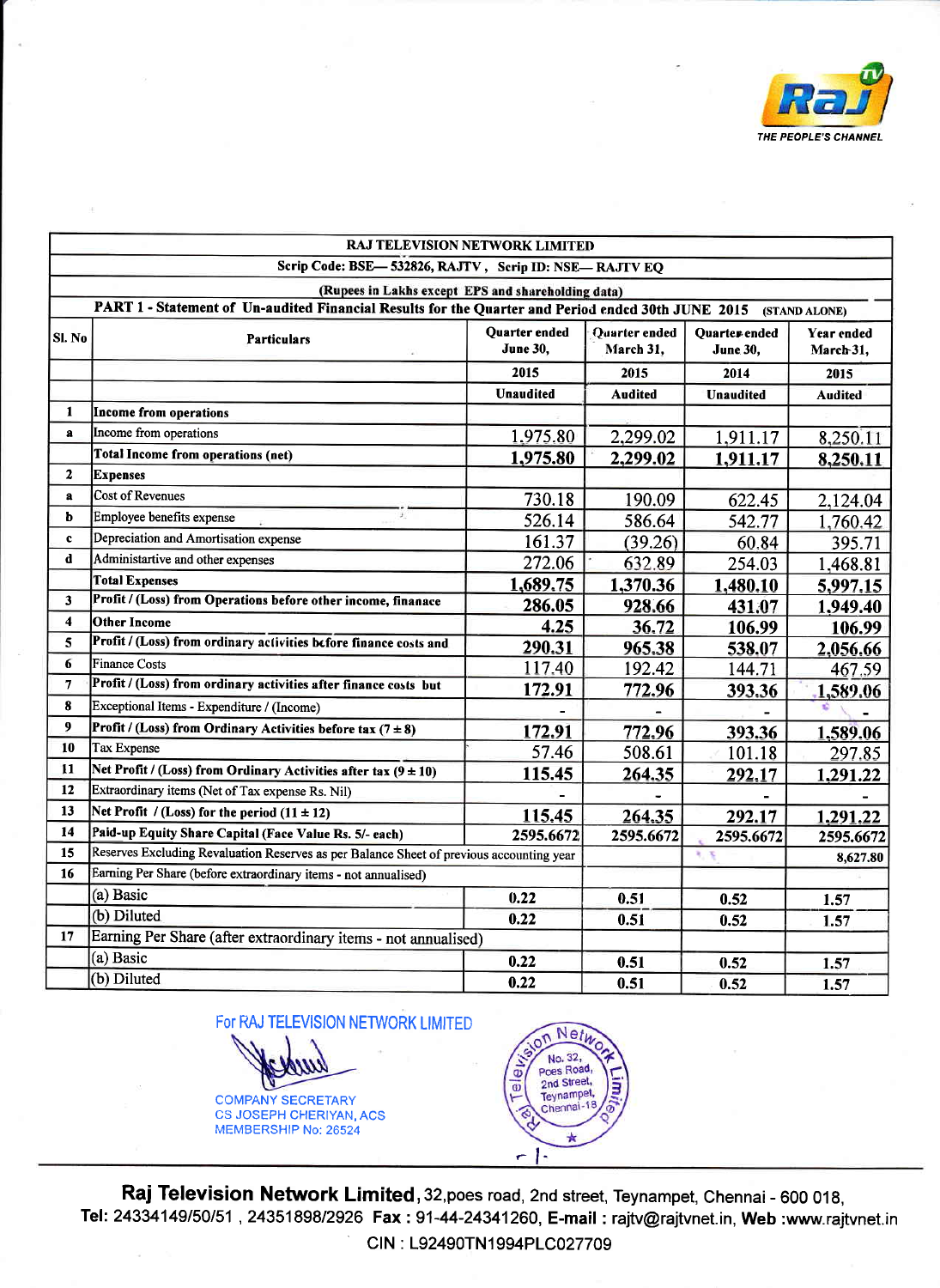

|              | <b>PART II</b><br>Sl. No<br><b>Particulars</b><br>Quarter ended<br>Quarter ended<br><b>Ouarter</b> ended<br>Year ended |                 |             |                                 |             |
|--------------|------------------------------------------------------------------------------------------------------------------------|-----------------|-------------|---------------------------------|-------------|
|              |                                                                                                                        | <b>June 30,</b> | March 31,   | <b>June 30,</b>                 | March 31,   |
| A            | <b>PARTICULARS OF SHAREHOLDING</b>                                                                                     | 2015            | 2015        | 2014                            | 2015        |
| 1            | Public Share Holding                                                                                                   |                 |             |                                 |             |
|              | - Number of Shares                                                                                                     | 15616857        | 16122857    | 16989292                        | 17045024    |
|              | Percentage of Shareholding                                                                                             | 30.08           | 31.05       | 32.72625243                     | 31.05       |
| $\mathbf{2}$ | Promoter and Promoter Group Shareholding                                                                               |                 |             |                                 |             |
|              | a) Pledged / Encumbered<br>$\sim$                                                                                      |                 |             |                                 |             |
|              | Number of Shares                                                                                                       | 3500000         | 2500000     | 500000                          | 2500000     |
|              | Percenatge of Shares (as a % of total share holding of promoter and                                                    | 9.64            | 6.99        | 1.43                            | 6.99        |
|              | Percenatge of Shares (as a % of total share capital of the Company)                                                    | 6.74            | 4.82        | 0.96                            | 4.82        |
|              | b) Non - Pledged / Non - Encumbered                                                                                    |                 |             |                                 |             |
|              | - Number of Shares                                                                                                     | 32796487        | 33290487    | 34424052                        | 33290487    |
|              | - Percentage of Shares (as a % of total shareholding of promoter and                                                   | 90.36           | 93.01       | 98.57                           | 93.01       |
|              | - Percentage of Shares (as a % of total share capital of the Company)                                                  | 63.17544676     | 64.12703254 | 66.31060407                     | 64.12703254 |
| B            | <b>PARTICULARS</b>                                                                                                     |                 |             | <b>Quarter ended 30.06.2015</b> |             |
|              | Pending at the Beginning of the Quarter                                                                                |                 |             | Nil                             |             |

| Nil |
|-----|
| Nil |
| Nil |
| Nil |
|     |

For RAJ TELEVISION NETWORK LIMITED

**COMPANY SECRETARY** CS JOSEPH CHERIYAN, ACS MEMBERSHIP No: 26s24

**SION** Netu No. 32,  $\overline{\mathbf{c}}$ 2nd Street,  $\overline{\mathbf{0}}$ в Teynampet Chennai-18 ò

Raj Television Network Limited,32,poes road, 2nd street, Teynampet, Chennai- 600 018, Tel: 24334149/50/51 , 24351898/2926 Fax : 91-44-24341260, <mark>E-mail : r</mark>ajtv@rajtvnet.in, **Web :www**.rajtvnet.ir CIN : L92490TN1994PLC027709

 $-2-$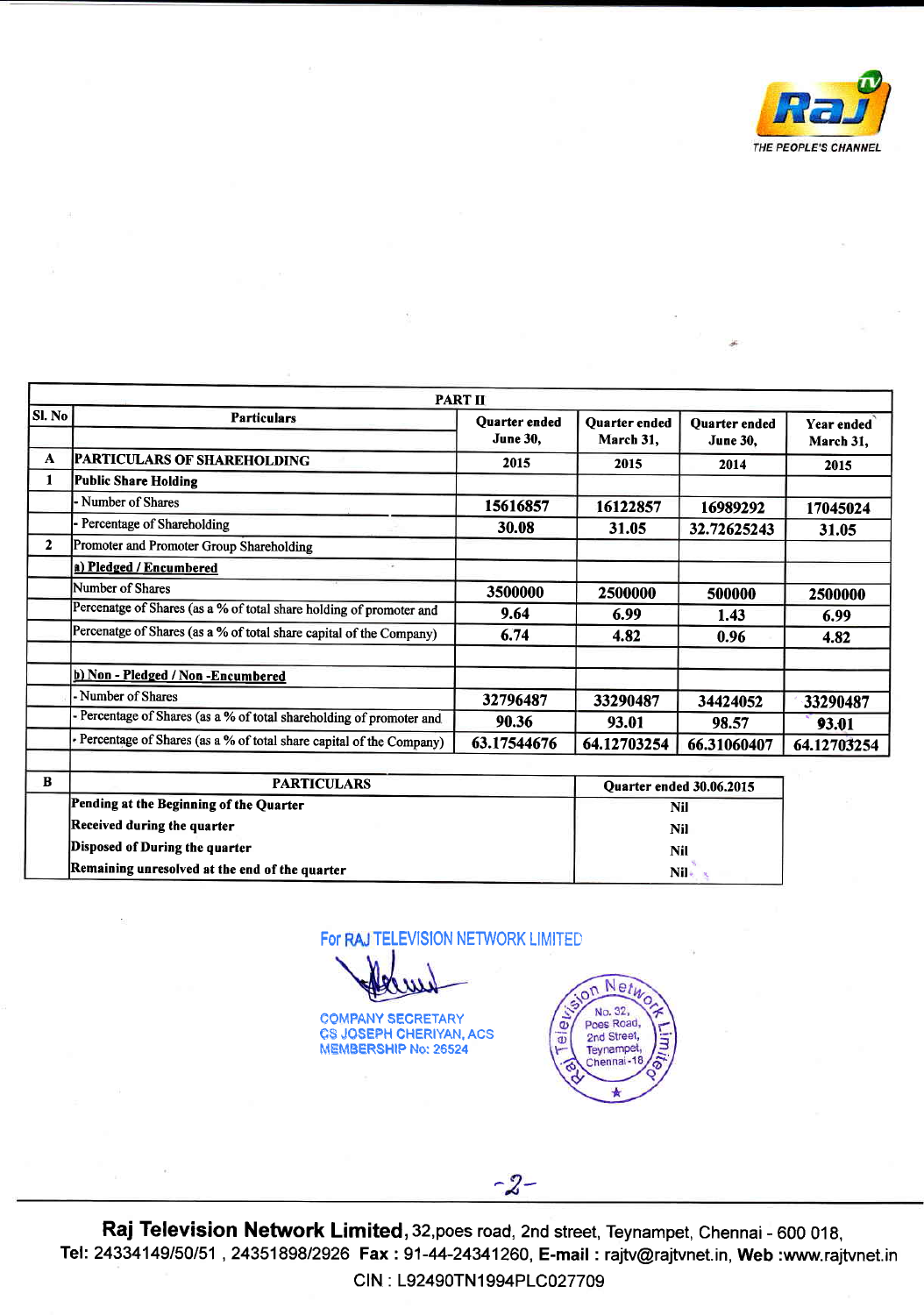

 $\epsilon_{\rm eff}$ 

|                | <b>RAJ TELEVISION NETWORK LIMITED</b><br>No. 32, Poes Road, II Street, Teynampet, Chennai - 600 018 |                                   |                                  |
|----------------|-----------------------------------------------------------------------------------------------------|-----------------------------------|----------------------------------|
|                | <b>BALANCE SHEET AS at</b>                                                                          | (Rs. in Lakhs)                    |                                  |
| A              | <b>EQUITY AND LIABILITIES</b>                                                                       | As at Quarter<br>ended 30.06.2015 | As at Period ended<br>31.03.2015 |
|                |                                                                                                     | UN AUDITED                        | جانع<br><b>AUDITED</b>           |
| 1              | <b>Shareholder' Funds</b>                                                                           |                                   |                                  |
|                | (a) Share Capital                                                                                   | 2,595.67                          | 2,595.67                         |
|                | (b) Reserve and surplus                                                                             | 13,048.26                         | 12,933.81                        |
|                | (b) Money Received against Share Warrants                                                           |                                   |                                  |
|                |                                                                                                     | 15,643.93                         | 15,529.48                        |
| 2              | Share Application money pending allotment                                                           |                                   |                                  |
| $\overline{2}$ | <b>Non Current Liabilities</b>                                                                      |                                   |                                  |
|                | (a) Long Term Borrowings                                                                            | 466.98                            | 519.79                           |
|                | (b) Defferred tax Liabilities (Net)                                                                 | 646.11                            | 661.66                           |
|                | (c) Other Long Term liabilities                                                                     | 225.00                            | 248.53                           |
|                |                                                                                                     | 1,338.09                          | 1,429.99                         |
| 3              | <b>Current Liabilities</b>                                                                          |                                   |                                  |
|                | (a) Short Term Borrowings                                                                           | 2,307.29                          | 2,440.35                         |
|                | (b) Trade Payables<br>(d) Short Term Provisions                                                     | 45.79                             | 42.92                            |
|                |                                                                                                     | 652.37                            | 577.14                           |
|                |                                                                                                     | 3,005.45                          | 3,060.41                         |
|                | TOTAL - EQUITY AND LAIBILITIES                                                                      | 19,987.46                         | 20,019.88                        |
| B              | <b>ASSETS</b>                                                                                       |                                   |                                  |
| 1              | Non - Current Assets                                                                                |                                   |                                  |
|                | (a) Fixed Assets                                                                                    | 10,186.72                         | 10,272.20                        |
|                | (b) Non Current Investments                                                                         |                                   |                                  |
|                | (c) Defferred Tax assets (Net)                                                                      |                                   |                                  |
|                | (d) Long term Loans and Advances                                                                    | 2,100.01                          | 1,745.09                         |
|                | (e) Other Non-Current Assets                                                                        |                                   |                                  |
| 2              | <b>Current Assets</b>                                                                               | 12,286.72                         | 12,017.29                        |
|                |                                                                                                     |                                   |                                  |
|                | (a) Current Investments<br>(b) Inventories                                                          |                                   |                                  |
|                | (c) Trade Receivables                                                                               | 1,060.75                          | 1,117.46                         |
|                | (d) Cash and Cash Equivalents                                                                       | 6,442.86                          | 6,206.00                         |
|                | (e) Short term Loans and advances                                                                   | (82.43)                           | 286.59                           |
|                | (f) Other Current Assets                                                                            |                                   |                                  |
|                |                                                                                                     | 279.56                            | 392.54                           |
|                | Total                                                                                               | 7,700.74<br>19,987.46             | 8,002.59<br>20,019.88            |

 $\sqrt{2}$ 

For

COMPANY SECRETARY



Raj Television Network Limited, 32, poes road, 2nd street, Teynampet, Chennai - 600 018, Tel: 24334149/50/51, 24351898/2926 Fax: 91-44-24341260, E-mail : rajtv@rajtvnet.in, Web:www.rajtvnet.in CIN : 192490TN1 994PLC027709

Ø  $\overline{e}$ 

on Net No. 32, Poes Road,<br>2nd Street,<br>Teynampet,

Chennai-18

 $-3$ 

ā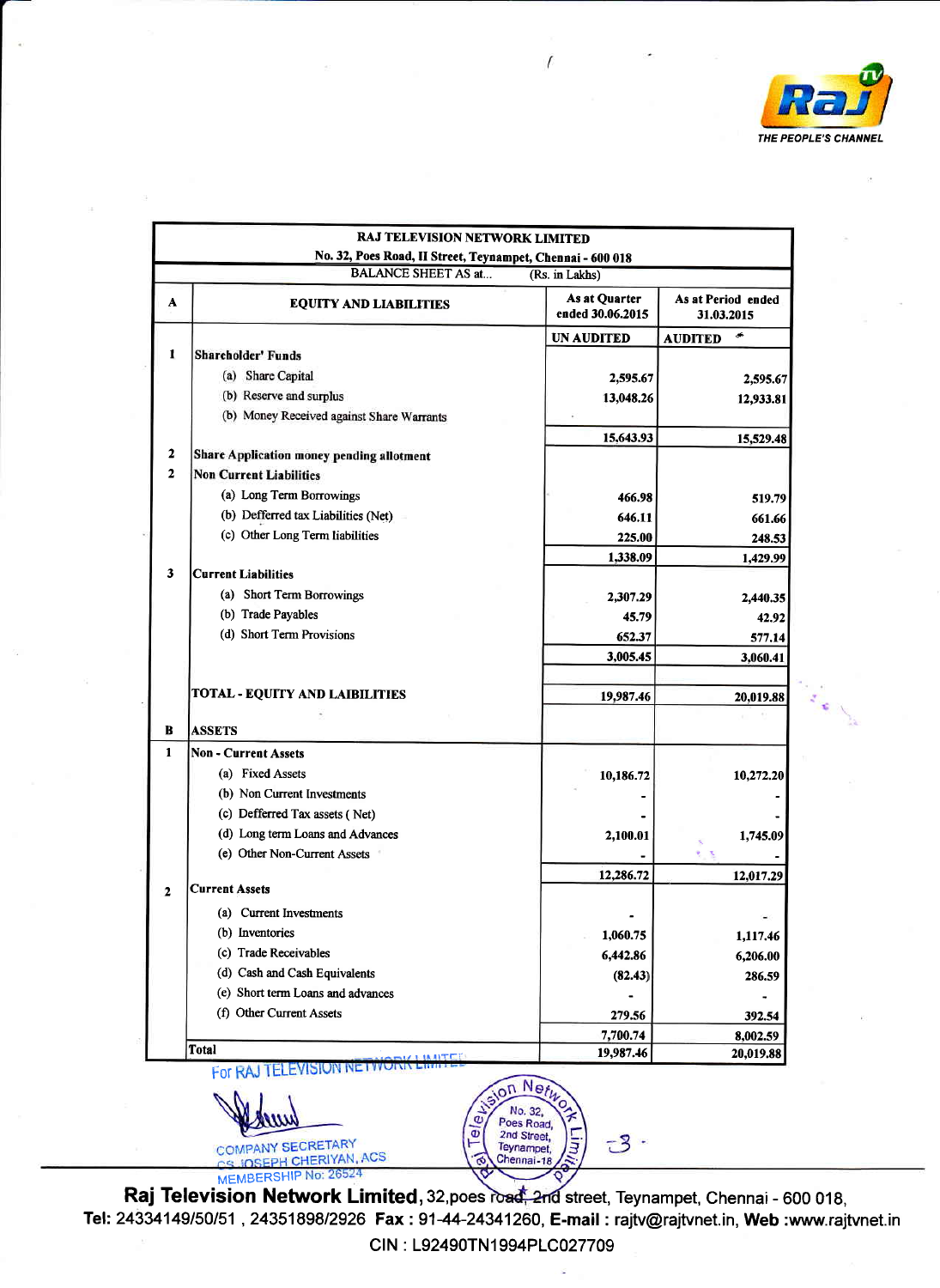

Notes forming part of Un audited financial results for the quarter ended 30.06.2015:-

- l. The Un audited Financial Results were reviewed by the Audit Committee and approved at the meeting of the Board of Directors of the Company held on  $21^{st}$  July, 2015.
- 2. Figures for the previous periods are re-classified/re -arranged/re-grouped, wherever necessary, as per the format revised by SEBI in conformity with "Schedule III" to the Companies Act, 2013.
- 3. During the quarter ended 30.06.2015, total NIL investors' complaints were received which were redressed during the quarter itself. There was no complaint pending at the beginning or at the end of the quarter.
- The Company does not have any Exceptional or Extraordinary item to 4. report for the above periods.
- This statement is as per clause 41 of the Listing Agreement 5.
- 6. The Company's main business segment is TV Broadcasting. Hence there are no separate reportable segments as per Accounting Standard <sup>17</sup>  $(AS17).$
- 7. In respect of Inventory Recognition-

With effect from first April, 2015, Company adopted new policy of Inventory recognition for Film Rights.

Film rights are amortized on a straight-line basis over the licensed period or 48 months from the commencement of rights, whichever is shorter.

The amount of  $Rs.2,26,82,639/$ - is to be recognized for the year 2015-16, one-fourth of which is  $Rs.56,70,660/$ - has been recognized during the quarter ended  $30<sup>th</sup>$  June 2015.

**i** of RAJ TELEVISION NETWORK LIMITED **For RAJ TELEVISION NETWORK LIMITE** 

Managing Director

assherithment. D

Raj Television Network Limited, 32, poes road, 2nd street, Teynampet, Chennai - 600 018, Tel: 24334149/50/51 , 24351898/2926 Fax : 91-44-24341260, **E-mail : r**ajtv@rajtvnet.in, **Web :www.ra**jtvnet.in CIN : L92490TN1994PLC027709

3

No. 32, Poes Road, 2nd Street Teynampet